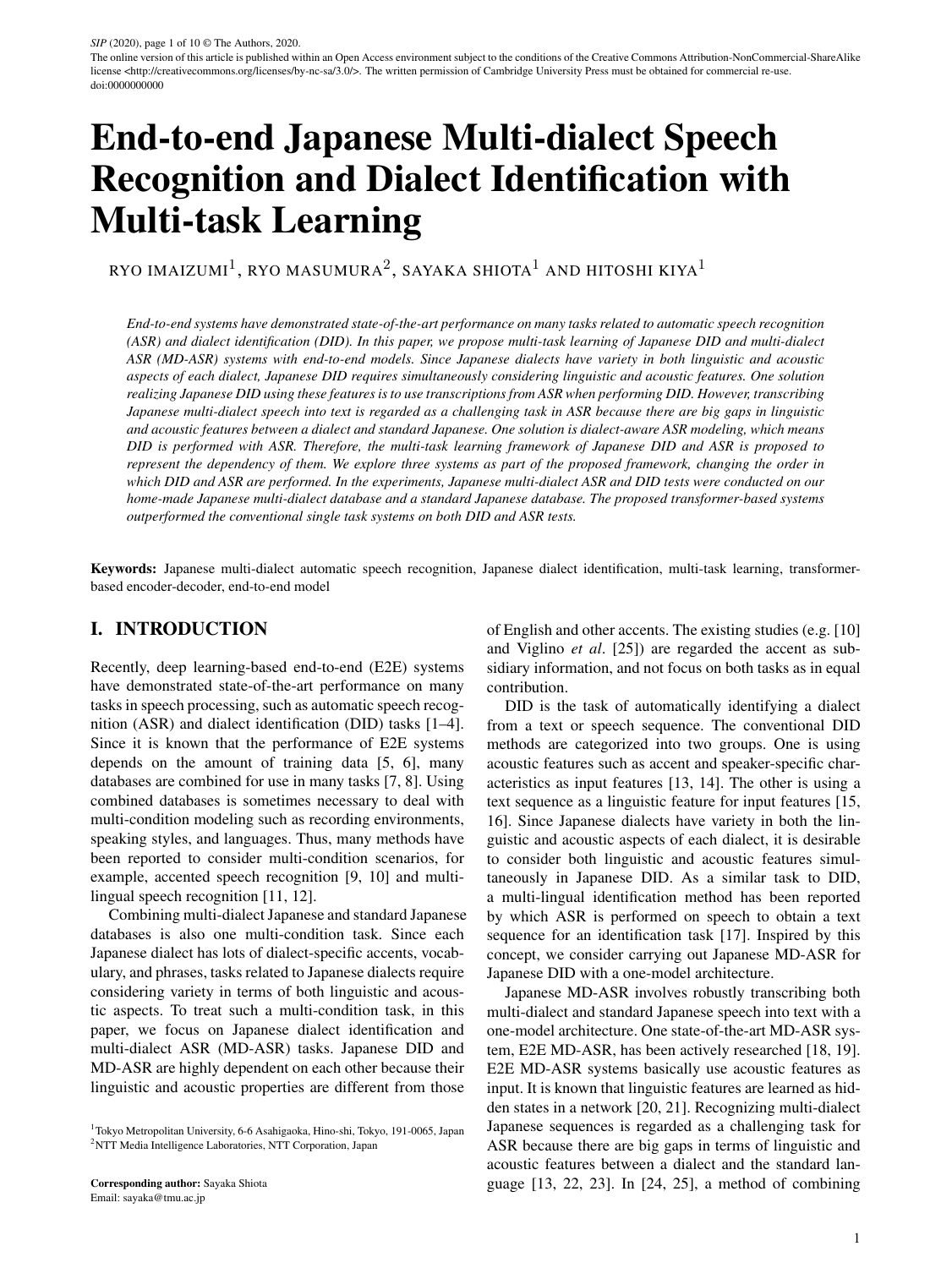accent identification with accent speech recognition was reported to alleviate the big gap for acoustic features. Since the task is similar to Japanese MD-ASR, Japanese DID is also useful when combined with Japanese MD-ASR.

To joint model Japanese DID and MD-ASR, we propose E2E models with multi-task learning with Japanese DID and MD-ASR to utilize dialect information and text sequences, simultaneously. In this paper, we propose multitask learning of Japanese DID and multi-dialect ASR (MD-ASR) systems with end-to-end models, changing the order in which DID and MD-ASR is performed. The first system, called "DID2ASR," performs DID and MD-ASR in a series to influence an estimated dialect in word sequence estimation. It means DID2ASR performs ASR with a dialect-aware condition. DID2ASR is similar to performing DID then performing MD-ASR constructed for a dialect. The second system, called "ASR2DID," involves reversing the order of MD-ASR and DID from the first system. Since DID of ASR2DID can consider the text information of MD-ASR more effectively than the first system, the performance of the DID should be higher than that of the first system. As a similar concept to ASR2DID, the third system, called "DID+ASR," performs DID and MD-ASR simultaneously. DID+ASR is different in terms of the representation of the dialect label, which is represented by a probability distribution of registered dialects, while DID2ASR and ASR2DID select one dialect. Since the three proposed systems perform DID and MD-ASR in a multi-task manner, the dependency of DID and MD-ASR is maintained in modeling the network. Therefore, it is possible to improve the performance on both DID and MD-ASR tasks. In our experiments, a home-made database consisting of six Japanese dialects and a standard Japanese database were used for constructing transformer-based multi-task models. From the results, on the Japanese MD-ASR task, we demonstrate that DID+ASR outperformed the conventional multi-condition modeling and achieved an error reduction of 9.9%. On the Japanese DID task, ASR2DID improved the identification accuracy by 15.3% compared with the conventional system.

This paper is organized as follows. Section II describes the motivation for using multiple dialects, E2E Japanese DID, and E2E ASR. Section III explains the transformerbased network architecture. Then, the proposed methods are presented in Section IV. Experimental conditions and results are shown in Section V. Finally, Section VI concludes our work.

## II. CHALLENGES WITH MULTI-DIALECT JAPANESE

### A) Motivation for using Multi-dialect Japanese Data

There are more than 100 different dialects across Japan [26]. Each of them has many dialect-specific accents, vocabularies, and phrases (see Appendix). For example, the

English word "I" is translated into "wa-ta-shi" in standard Japanese. In the case of the dialect of Sendai Prefecture, "I" is translated into "o-ra." Like this example, there are many cases in which the meaning of a word is the same in a dialect and standard Japanese, but the pronunciations are completely different. In other cases, the majority of the sentence is the same as in standard Japanese, but only the end of the sentence has a unique feature in the dialect (see comparison of Hiroshima with standard Japanese in Appendix). Additionally, some vocabulary and phrases are found only in certain dialects. It is known that when dialects are mixed with standard Japanese for identification or recognition tasks, the performance deteriorates because dialects have different features from standard Japanese. Therefore, it is important to deal with acoustic and linguistic information adequately for tasks related to multiple Japanese dialect. Therefore, it is important to deal with acoustic and linguistic information adequately for tasks related to multiple Japanese dialects. Since the multi-task learning-based models for similar tasks such as accented speech recognition treat another task to ASR like subsidiary information, the importance both of acoustic and linguistic information is different point from the similar tasks.

#### B) E2E Japanese Dialect Identification

This section describes two conventional models of DID. One model predicts the probability of generating a dialect label *l* from a speech sequence  $X = f x_1$ ; :::;  $x_M g$ , where  $x_m$  is the *m*-th acoustic feature in speech. The other model predicts the probability of generating dialect label / from a text sequence  $(X) = (fx_1; \dots; x_Mg)$ . Let  $(X)$  be the text obtained by ASR (). M is the number of acoustic features in speech. In the case of using dialect speech as input, DID models using sequence-to-one neural networks define the identification probability of l as  $P(I|X)$  did), where did represents a model of DID parameter sets. In the case of using text as input, the identification probability of a dialect label *l* is defined as  $P(I_i \mathbf{X})$ ; did). In the Japanese DID, a whole model parameter set can be optimized from speech-to-label paired data:

$$
D = f(\mathbf{X}^1; \mathbf{1}^1); \dots; (\mathbf{X}^T; \mathbf{1}^T)g; \tag{1}
$$

where  $\bar{T}$  is the number of utterances in a training data set. The objective function of the model for identification is defined as

$$
L_{\text{did}}( \quad_{\text{did}}) = \sum_{t=1}^{N} \log P(I^t j \mathbf{X}^t; \quad_{\text{did}}): \qquad (2)
$$

Since Japanese dialects have variety in terms of both the linguistic and acoustic aspects of each dialect, it is not sufficient to use only linguistic or acoustic features for Japanese DID.

#### C) E2E Japanese ASR

This section describes a model for E2E Japanese ASR. This model predicts the generation probability of a text sequence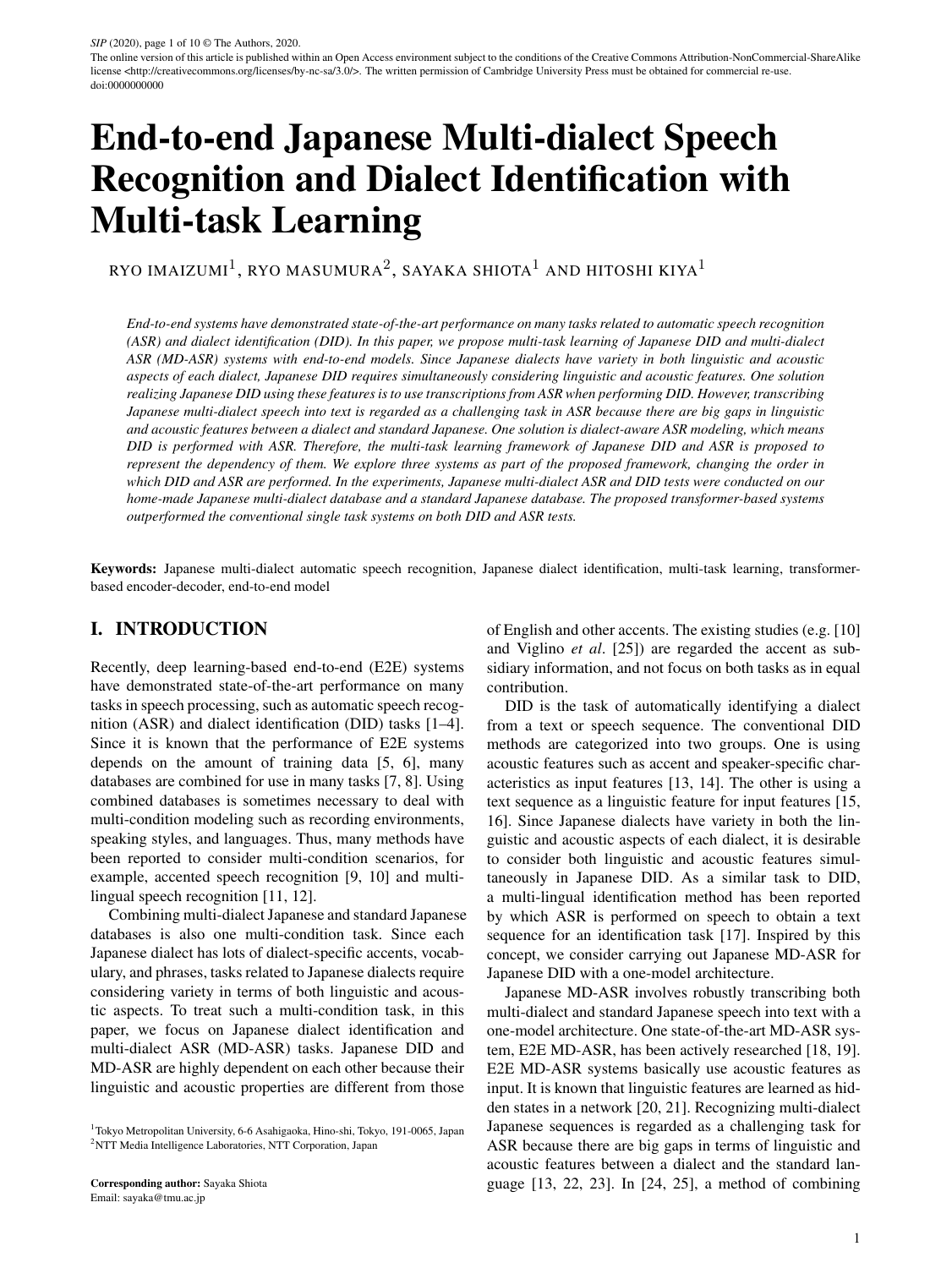W given a speech sequence  $X$ , where  $W<sub>n</sub>$  is the *n*-th token in the text. N is the number of tokens in the text. Auto-regressive generative models define the generation probability of W as

$$
P(\boldsymbol{W}/\boldsymbol{X}) = \bigvee_{n=1}^{W} P(w_n/\boldsymbol{W}_{1:n-1}; \boldsymbol{X}) \quad \text{asr}(3)
$$

where  $W_{1:n-1} = fw_1$ ;  $w_{n-1}g$  and as represents a model of ASR parameter sets. In E2E ASR, a model parameter set can be optimized from the utterance-level labeled data (speech-to-text paired data) as

$$
D = f(\mathbf{X}^1; \mathbf{W}^1); \dots; (\mathbf{X}^T; \mathbf{W}^T)g; \tag{4}
$$

where  $\bar{T}$  is the number of utterances in the training data set. The objective function of ASR, based on maximum likelihood estimation, is defined as

$$
L_{\text{asr}}( \quad_{\text{asr}}) = \frac{\chi \chi^{t}}{t=1 \, n=1} \tag{5}
$$
\n
$$
\log P(w_{n}^{t}/W_{1:n-1}^{t}, \chi^{t}, \quad_{\text{asr}});
$$

where  $w_n^t$  is the *n*-th token for the *t*-th utterance, and  $W_{1:n-1}^t = \frac{f w_1^t}{\cdots} W_{n-1}^t g$ . N<sup>t</sup> is the number of tokens for the t-th utterance.

Recognizing Japanese multi-dialect sequences is regarded as a challenging task for ASR because there are big gaps in terms of linguistic and acoustic features between a dialect and standard Japanese. Therefore, it is desirable to use the acoustic features of dialects obtained by DID for ASR.

## III. TRANSFORMER-BASED NETWORK ARCHITECTURE

This section describes a general transformer-based E2E model [27, 28]. The transformer-based model has an encoder and a decoder that are composed of several transformer blocks. The DID system uses dialect identification instead of a text decoder to calculate  $P(I|X; )$ as a sequence-to-one model, while the ASR system uses a speech encoder and a text decoder as a sequence-tosequence model to calculate  $P(W|X)$ . For DID systems, the model of parameter sets is split into a speech encoder  $_{\text{enc}}$  and dialect identification  $_{\text{id}}$ . For ASR systems, the model of parameter sets is split into a speech encoder  $_{\text{enc}}$  and a text decoder  $_{\text{dec}}$ .

Speech encoder: The speech encoder converts input acoustic features into hidden representations  $H^{(1)}$  using I transformer encoder blocks. The *i*-th transformer encoder block composes the *i*-th hidden representations  $H^{(i)}$  from the lower layer inputs  $H^{(i-1)}$  as indicated by

$$
H^{(i)} = \text{TransformerEncoderBlock}(H^{(i-1)}; \text{enc})
$$
 (6)

where TransformerEncoderBlock() is a transformer encoder block that consists of a scaled dot-product multi-head

self-attention layer and a position-wise feed-forward network. The hidden representation  $H^{(0)} = f h_1^{(0)}$ ; ...;  $h_{M'}^{(0)}$ is produced by

$$
\boldsymbol{h}_{m'}^{(0)} = \text{AddPositionalEncoding}(\boldsymbol{h}_{m'}); \quad (7)
$$

where AddPositionalEncoding() is a function that adds a continuous vector in which position information is embedded.  $H = fh_1$ ; :::;  $h_{M'} g$  is produced by

$$
H = ConvolutionPooling(x_1; ...; x_{M'}; \text{ enc}); \quad (8)
$$

where ConvolutionPooling() is a function composed of convolution layers and pooling layers.  $M^{\theta}$  is the subsampled sequence length, which depends on the function.

Dialect identification: In dialect identification, a hidden representation  $H$ , which is the output of the speech encoder, is used as input, and the generation probability of the dialect label *l* is calculated by the following equation as

$$
P(I/\mathbf{X})_{\text{enc}} / \mathbf{d} = \text{Softmax}(\mathbf{s}/\mathbf{d}) / \tag{9}
$$

$$
s = \text{Attention}(H^{(1)}; \text{ id})
$$
 (10)

The attention function is a layer of the attention mechanism that tries and weighs the importance of hidden representations. A softmax function is applied to the output s of the attention layer to calculate the predicted probability of a label.

Text decoder: The text decoder computes the generation probability of a token from preceding tokens and the hidden representations of speech. The predicted probabilities of the *n*-th token  $W<sub>n</sub>$  are calculated as

$$
P(w_n|W_{1:n-1}; X)_{\text{enc}}; \text{ dec}) = \text{Softmax}(\boldsymbol{u}_{n-1}^{(J)}; \text{ dec});
$$
\n(11)

where Softmax() is a softmax layer with a linear transformation. The input hidden vector  $u_{n-1}^{(J)}$  is computed from  $J$ transformer decoder blocks. The j-th transformer decoder block composes the *j*-th hidden representation  $u_n^{(j)}$  from the lower inputs  $U_{1:n-1}^{(j-1)} = \overline{r}u_1^{(j-1)}$ ; ...;  $u_{n-1}^{(j-1)}g$  as

$$
\boldsymbol{u}_{n-1}^{(j)} = \text{TransformerDecoderBlock}(\boldsymbol{U}_{1:n-1}^{(j-1)}, \boldsymbol{H}^{(I)}, \text{}_{\text{dec}});
$$
\n(12)

where TransformerDecoderBlock() is a transformer decoder block that consists of a scaled dot-product multi-head self-attention layer, a scaled dot-product multi-head source-target attention layer, and a position-wise feedforward network. The hidden representation  $U_{1:n-1}^{(0)}$  =  $f\mathbf{u}_1^{(0)}$ ; :::;  $\mathbf{u}_n^{(0)}$  1 g is produced by

$$
\boldsymbol{u}_{n-1}^{(0)} = \text{AddPositionalEncoding}(\boldsymbol{w}_{n-1});\qquad(13)
$$

$$
w_{n-1} = \text{Embedding}(w_{n-1}; \text{ dec}); \qquad (14)
$$

where Embedding() is a linear layer that embeds an input token into a continuous vector.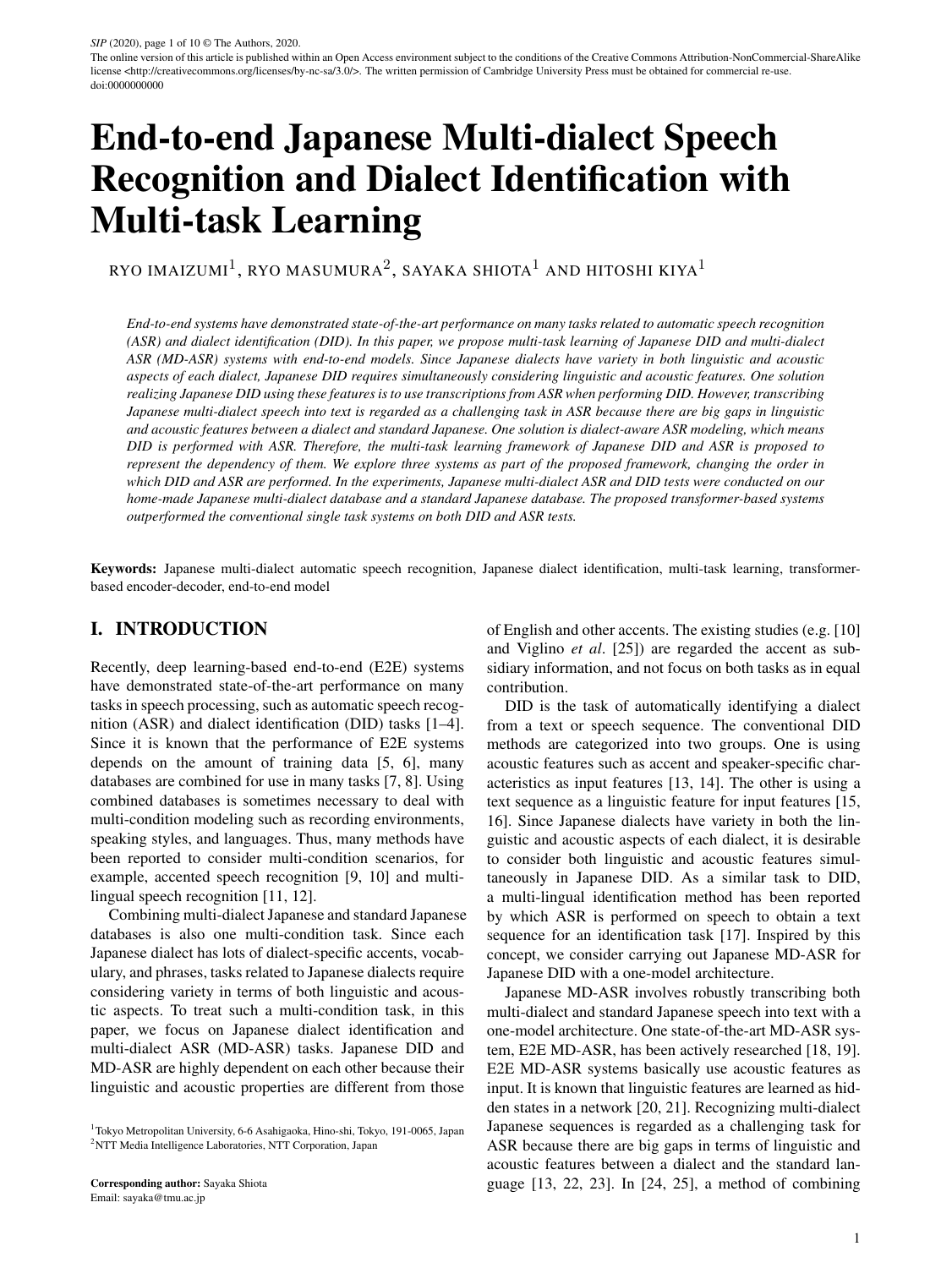

Fig. 1. Network architecture of transformer-based ASR model



Fig. 2. Network architecture of transformer-based DID model using speech features as input



Fig. 3. Part of network architecture of transformer-based DID model using text features as input, applicable to red dashed-line box of Fig. 2

## IV. MULTI-TASK LEARNING OF JAPANESE DID AND MD-ASR

#### A) Serial estimation (DID2ASR)

This section describes the transformer-based system in DID2ASR. This system focuses on estimating a word sequence by using estimated dialect information. DID2ASR is defined by adding a dialect label  $d$  and a text sequence W to the conventional ASR model  $P(I|X; )$ .



Fig. 4. Network architecture of multi-task learning systems performing DID and MD-ASR in series (DID2ASR)



Fig. 5. Part of network architecture of multi-task learning systems performing MD-ASR and DID in series (ASR2DID), applicable to red dashed-line box of Fig. 4

The dialect label " $d$ " is regarded as one token. The generation probability is redefined as

$$
P(W; djX; ) = P(WjX; d; )P(djX; )
$$
  
=  $P(ZjX; )$  (15)

$$
P(ZjX; ) = \bigvee_{n=0}^{M} P(z_n j Z_{1:n-1}; X; )
$$
 (16)

where  $Z$  is a concatenated sequence that is defined as  $Z = \overline{f}d$ ;  $W_1$ ; :::;  $W_N q$ . Figure 4 shows a network architecture for DID2ASR. The architecture of the speech encoder is the same as the general transformer-based E2E ASR described in Section III. As shown in Fig. 4, the text decoder of DID2ASR is essentially the same as the general transformer-based E2E ASR, although the softmax function is used to calculate the generation probability of the dialect label  $d$  and text  $W$ . The model parameter set can be optimized from a set of speech, dialect label, and text as

$$
D_{\text{mtl}} = f(\boldsymbol{X}^1; \boldsymbol{d}^1; \boldsymbol{W}^1); \dots; (\boldsymbol{X}^T; \boldsymbol{d}^T; \boldsymbol{W}^T)g; \qquad (17)
$$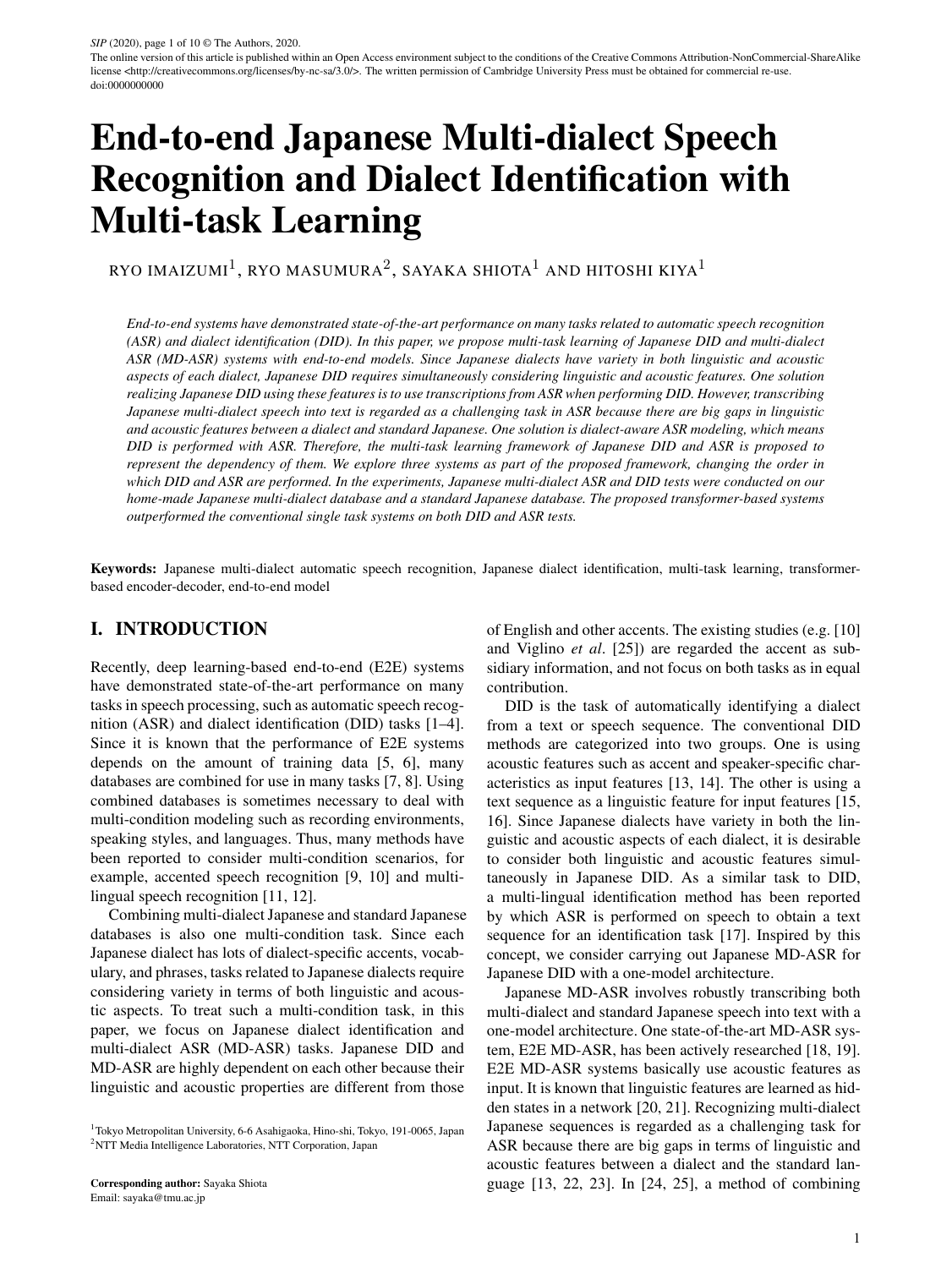The objective function used in the proposed method is defined as

$$
L_{\text{D2A}}(\text{enc. dec}) = \frac{\cancel{\mathcal{X}}}{t=1} \log P(\mathbf{W}^t; d^t \mathbf{X}^t; \text{enc. dec})
$$

$$
= \frac{\cancel{\mathcal{X}} \cdot \cancel{\mathcal{X}}^{t_j}}{\log P(z^t \cdot \cancel{z}^t_{1:n-1}; \mathbf{X}^t; \text{enc. dec})}
$$

$$
= \frac{\cancel{\mathcal{X}} \cdot \cancel{\mathcal{X}}^{t_j}}{t=1 \ n=1}
$$
(18)

By optimizing with dialect labels, speech text, and generation probabilities, dialect-specific characteristics are clearly recognized, and this helps in estimating models without dialect-specific confusion. Since DID2ASR treats dialect labels uniquely, the MD-ASR performance of the direct modeling method depends on the accuracy of the DID.

#### B) Serial estimation (ASR2DID)

Next, we propose ASR2DID to reverse the order of MD-ASR and DID in DID2ASR. In ASR2DID, the generation probability is redefined as

$$
P(W; djX; ) = P(WjX; )P(djX; W; )
$$
  
= 
$$
P(YjX; )
$$
  
(19)

where  $Y$  is a concatenated sequence that is defined as  $Y = f w_0$ ; :::;  $w_{N-1}$ ; dg. The objective function used in the proposed method is defined as

$$
L_{A2D}(\text{enc. dec}) = \frac{\cancel{\times}}{t=1} \log P(W^t; d^t/\cancel{\times}^t; \text{enc. dec})
$$

$$
= \frac{\cancel{\times}^T \cancel{\times}^{t_j}}{t=1} \log P(y^t \cancel{n}/Y^t_{1:n-1}/\cancel{\times}^t; \text{enc. dec})
$$

$$
= (20)
$$

This means that ASR2DID changes only a part of the text decoder of DID2ASR, applying Fig. 5 to the red dashedline box in Fig. 4. The DID of ASR2DID should perform better than that of DID2ASR because the DID is performed with an estimated word sequence as a linguistic feature.

#### C) Joint estimation (DID+ASR)

As the third proposed method, we propose joint estimation of DID and ASR in one network, called "DID+ASR." The concept of DID+ASR is similar to ASR2DID. However, the dialect information of DID+ASR is represented by a probability distribution of registered dialects, whereas DID2ASR and ASR2DID use one dialect label. In DID+ASR, a phoneme sequence and probability distribution of dialects can be predicted from input speech. The difference from Section IV.A IV.B is that the generation probabilities of the dialect label  $d$  and  $W$  are independent, and dialect information is represented in a probability distribution. The generation probability of dialect label  $d$  and



Fig. 6. Network architecture of multi-task learning systems with joint DID and ASR (DID+ASR)

W is redefined as

$$
P(\boldsymbol{W};d\boldsymbol{X};\quad)=P(\boldsymbol{W}\boldsymbol{X};\quad)P(d\boldsymbol{X};\quad)\boldsymbol{.}\qquad(21)
$$

The architecture of DID+ASR is a combination of the speech encoder, text decoder, and identification used in Section III.

We use the same training data described in eq. (17) to optimize the DID+ASR model. The objective function of the model for identification is defined as

$$
L(\text{enc } id \text{ ide}) =
$$
  
 
$$
L_{\text{mle}}(\text{enc } id) + L_{\text{id}}(\text{enc } id); (22)
$$

where and are the loss weights for ASR and DID. Figure 6 shows the network architecture of DID+ASR. The difference from the general transformer, E2E MD-ASR, is the added DID part. Since the dialect label is regarded as a probability distribution, the degree of dialect-specific information can be recognized, and both multi-dialect data and standard Japanese data can be utilized effectively.

#### V. EXPERIMENTS

#### A) Database

A home-made speech database of Japanese dialects [13] and a database of standard Japanese were used in all experiments. The dialect database consisted of six dialects: Aomori, Hiroshima, Kumamoto, Nagoya, Sapporo, and Sendai. The numbers of training and test utterances were 89,817 and 7,450, respectively. Details on the database are shown in Table 1. The OOV was replaced with an UNK label. The OOV rate was 0:00011%. Details on the database are shown in Table 1. The gender ratios of the speakers for each dialect were almost the same. Each dialect utterance was recorded by using an iPhone 5 or an Xperia Z1. The length of each dialect utterance was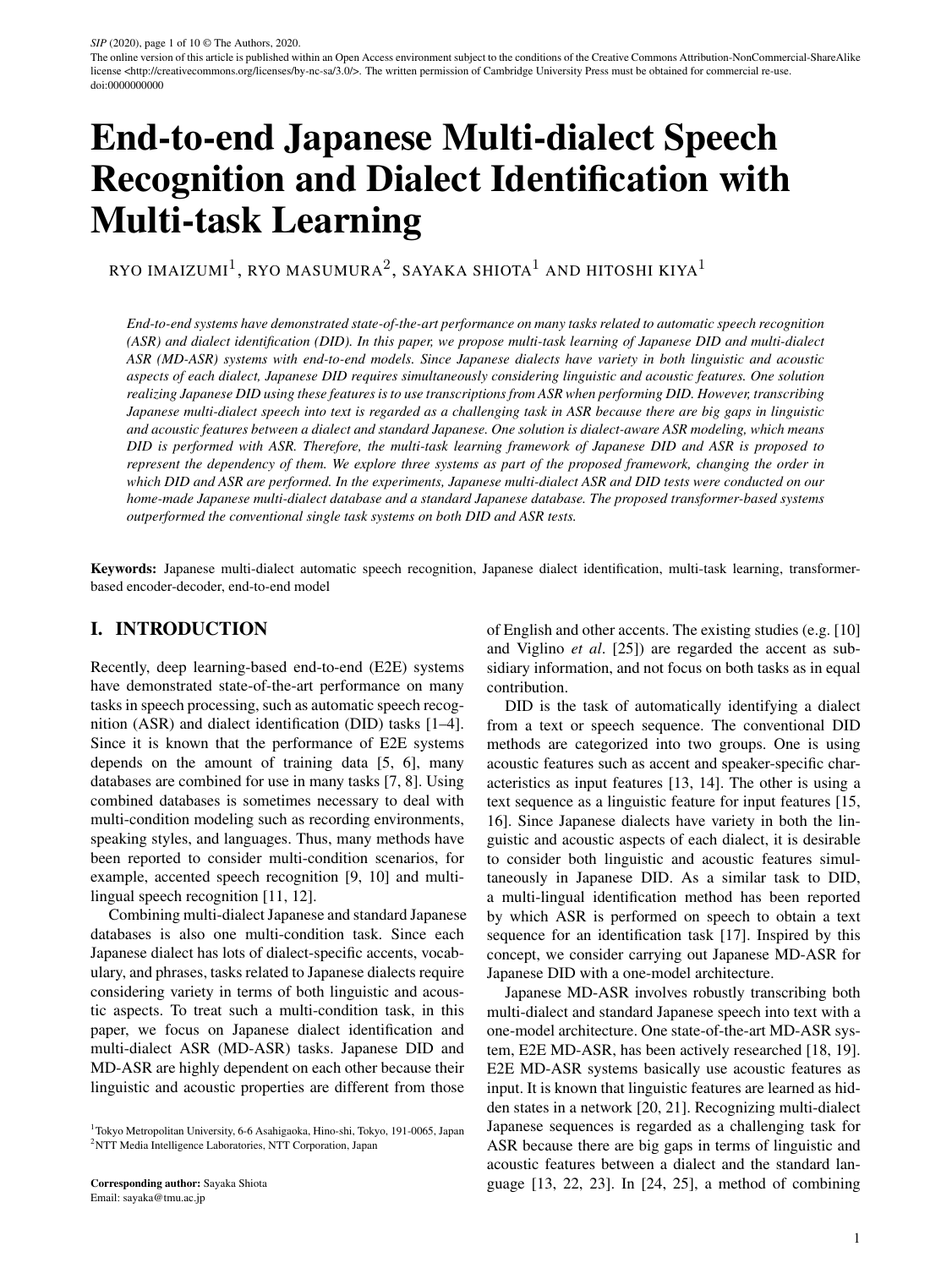|                |                  |        | Train     |      | Valid   | <b>Test</b> | A11      |        |
|----------------|------------------|--------|-----------|------|---------|-------------|----------|--------|
|                |                  | Utt    | Time      | Utt  | Time    | Utt         | Time     |        |
|                | Aomori           | 10741  | 21:42:17  | 676  | 1:04:54 | 676         | 1:03:43  | 12093  |
|                | Hiroshima        | 18670  | 35:30:57  | 566  | 1:03:25 | 567         | 1:02:44  | 19803  |
| <b>Dialect</b> | Kumamoto         | 9328   | 19:20:09  | 719  | 1:13:08 | 719         | 1:13:25  | 10766  |
|                | Nagoya           | 18611  | 31:35:39  | 551  | 1:07:13 | 550         | 1:07:40  | 19712  |
|                | Sapporo          | 15955  | 32:11:43  | 678  | 1:11:24 | 678         | 1:11:35  | 17311  |
|                | Sendai           | 16512  | 35:54:01  | 535  | 1:09:13 | 535         | 1:09:53  | 17582  |
| Total          |                  | 89817  | 176:14:46 | 3725 | 6:49:17 | 3724        | 6:49:10  | 97267  |
| Standard       |                  | 162243 | 290       | 1292 | 2:20    | 2573        | 5:00     | 166108 |
|                | Dialect+Standard | 252060 | 466:14:46 | 5017 | 9:19:17 | 6297        | 11:49:10 | 263375 |

Table 1. Number of utterances and times for each dialect and standard Japanese

about 7 seconds, and the content of the dialect database was daily conversations. For the standard Japanese database, the Corpus of Spontaneous Japanese (CSJ) [29], consisting of academic lectures and simulated public speeches, was used. The numbers of training and test utterances were 162,243 and 3,865, respectively. The number of male speakers was about double that of female speakers. Both databases were sampled at 16 kHz and quantized to 16 bit. All transcriptions of both databases were hand-labeled.

#### B) Experiment conditions

The transformer-based E2E ASR and E2E DID described in Section III was used as a conventional model. Therefore, the main architectures of the proposed models and the conventional one were the same, and the common parts of the architectures were set as follows. The transformer network consisted of eight encoder blocks and six decoder blocks. All functions used in the transformer networks were implemented in accordance with [27]. Regarding the composition of the transformer blocks, the dimension of the continuous vector was 256, the dimension of the inner outputs in the position-wise feed-forward networks was 2,048, and the number of attention heads was set to 4. The parameters for the speech encoder and the text decoder were the same as in [13]. For the DID of DID+ASR, a seven-dimensional vector consisting of six dialects and standard Japanese language was outputted from the softmax layer. As the predict labels, six dialect labels; <aom>, <hir>, <kum>, <nag>, <sap>, <sen>and one standard language label; <jap>were settled. In the prediction part of the dialect label, one label was selected as a dialect token from the seven labels. The unit of tokens was represented as a character. In ASR decoding, all characters were used for the selection of a token. The objective function of multi-task learning was cross-entropy loss. The loss of the MD-ASR and DID weight, and , were set to 1 and 0.01, respectively. For DID2ASR and ASR2DID, dialect labels were put in the embedding layer and treated as a 256-dimensional vector. In the MD-ASR case, as a training set, three types of training data were prepared: dialect only, standard Japanese only, and joint data of dialect and standard Japanese. There were three sets of test data: dialect only, standard Japanese only, and joint data of dialect and

Table 2. ACCs (%) of conventional and proposed methods for DID

|                              | <b>ACC</b> |
|------------------------------|------------|
| Conventional method (speech) | 71.2       |
| Conventional method (text)   | 53.3       |
| DID <sub>2</sub> ASR         | 83.1       |
| <b>ASR2DID</b>               | 86.5       |
| DID+ASR                      | 81.8       |

standard Japanese. As methods to be compared, we adopted three types of training data for the conventional method, and only the joint data was adopted for the proposed methods. For DID2ASR, since dialect labels were estimated, the performance depended on the accuracy of the DID. Therefore, as a method for comparison, a case where all identifications were correct was prepared as an oracle. In the DID case, the character error rate (CER) was used to evaluate ASR, and accuracy (ACC) was used to evaluate the DID of the proposed methods.

$$
CER = (1 \quad \frac{COR \quad INS}{TOTAL}) \quad 100\,(\%) \tag{23}
$$

$$
\text{ACC} = \frac{\text{\# of correct less}}{\text{\# of total less}} \quad 100\ (\%)\text{;} \tag{24}
$$

where COR and INS were the numbers of correct characters and inserted characters, respectively. TOTAL was the total number of characters. In the case of ASR+DID, the highest probability in the output of the softmax layer for dialect identification was selected to calculate ACC.

#### C) Results

Table 2 shows the ACCs of the conventional and proposed methods. There were two versions of the conventional method, one using speech as an input feature and one using text, and they both performed insufficiently, 71.2% and 53.3%, respectively. As described in Sections II.A and II.B, this is because Japanese dialects have unique information in terms of both acoustic and linguistic aspects, and using one side as input features did not lead to good performance. In comparison, the ACCs of three proposed methods were improved compared with two conventional methods. Compared ACC of DID2ASR, 83.1%, with that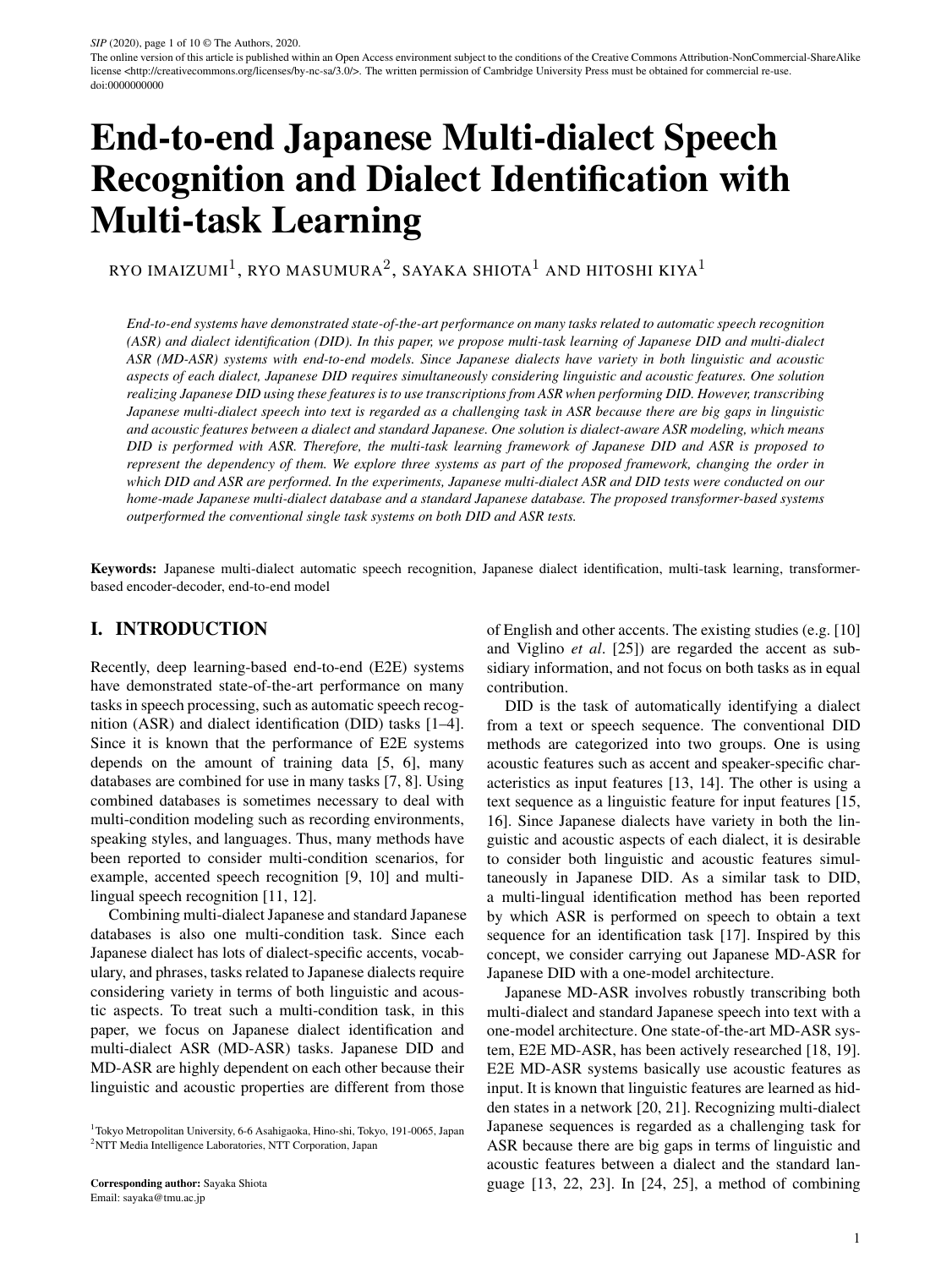|                               | Training           | <b>Dialect</b> | Standard         | Dialect+Standard |
|-------------------------------|--------------------|----------------|------------------|------------------|
|                               | Dialect only       | 52.9           | 100 <sup>†</sup> | 1001             |
| Conventional method           | Standard only      | 52.5           | 14.3             | 64.7             |
|                               | Dialect + Standard | 8.0            | 14.9             | 11.1             |
| DID <sub>2</sub> ASR          | Dialect + Standard | 8.4            | 14.2             | 11.0             |
| DID <sub>2</sub> ASR (oracle) | Dialect + Standard | 7.3            | 14.2             | 10.4             |
| ASR <sub>2</sub> DID          | Dialect + Standard | 7.0            | 14.5             | 10.4             |
| DID+ASR                       | Dialect + Standard | 7.2            | 13.4             | 10.0             |

Table 3. CERs (%) of conventional and proposed methods for each combination of databases for MD-ASR

Table 4. CERs (%) of proposed methods in case of correct or incorrect DID

|           |     |      | DID2ASR ASR2DID DID+ASR |
|-----------|-----|------|-------------------------|
| Correct   | 5.0 |      |                         |
| Incorrect | 140 | 12.8 |                         |

Table 5. CERs (%) of conventional and proposed methods trained with the joint training data (Dialect+Standard), except for Kumamoto data. Kumamoto dialect was regarded as an unknown dialect. The joint test data (Dialect+Standard) excluding Kumamoto was labeled as "Known" and the test data which include only Kumamoto data was labeled as "Unknown"

|                      | Known | Unknown |
|----------------------|-------|---------|
| Conventional method  | 10.9  | 16.9    |
| DID <sub>2</sub> ASR | 11.3  | 17.6    |
| ASR <sub>2</sub> DID | 11.3  | 16.8    |
| DID+ASR              | 10 1  | 152     |

of ASR2DID, 86.5%, ASR2DID provided higher performance than DID2ASR. For predicting a dialect label, ASR2DID used the predicted ASR results effectively. However, in DID2ASR, since a dialect label was predicted first, it's prediction could not utilize the prediction ASR results fully. These results show that it is useful to use the information of MD-ASR for DID. For ACC of DID+ASR, 81.8%, the performance was slightly lower than ACCs of DID2ASR and ASR2DID. We considered the joint estimation of DID and MD-ASR required to find adequate parameter settings between DID and MD-ASR carefully. Consequently, these results showed that it was useful to use the information of MD-ASR for DID.

To give detailed results of the DID tasks, Fig. 7 shows the confusion matrices of each dialect for each method in Fig. 2. Comparing conventional method (speech) with conventional method (text), the trends of the accuracy for each dialect were different. This means that the acoustic and linguistic features captured different characteristics of the dialects, respectively. Comparing the conventional methods with the proposed methods, the performances of the proposed methods were improved for almost all dialects. In particular, using ASR2DID, the identification rate of Aomori and Kumamoto exceeded 95%. This result suggested that phoneme sequences were important information for identifying Aomori and Kumamoto. On the contrary, the discrimination performance of Nagoya decreased, indicating that the recognition information was not effective

because the phoneme sequence of Nagoya was similar to other dialects.

Table 3 shows the CERs of the conventional and proposed methods for the multi-condition task for ASR. When the conventional methods were trained with only dialect data or standard Japanese, the CERs were over 50%, except for the case of the conventional method text speech trained using standard Japanese only. The reason for obtaining such a poor CER was that mismatches between dialectspecific characteristics were not considered as described in Section II.A. When the conventional method was trained with multi-condition data (Dialect+Standard), the CER of the conventional method trained with standard Japanese only on the dialect-only test had quite a large improvement from 52.5% to 8.0%. However, the CER worsened from 14.3% to 14.9% on the only-standard-Japanese test. These results indicate that dialect-specific characteristics caused model estimation confusion. Next, in the case of the proposed systems, the CER of DID2ASR with that of the conventional method (Dialect+Standard), in the dialect-only test case, the CER of DID2ASR, 8.4%, was higher than that of the conventional method, 8.0%. However, in the standard-Japanese-only test case, the CER of DID2ASR, 14.2% was lower than that of the conventional method, 14.9%. The reason of the degradation of DID2ASR in the Dialect test case could be considered some the effects of the DID errors. To prove the reason of the degradation in the CER, we performed DID2ASR with the oracle dialect label. In the oracle case, the CER for the dialect-only test went down to 7.3%. Additionally, the performance of ASR of DID2ASR (oracle) in the standard-Japanese-only test, was not affected by the prediction error because the prediction of the standard language was easy due to the difference in database and the amount of training data. From these results for DID2ASR, DID2ASR could be used for robust ASR, but the performances depended on the accuracy of DID. Next, for ASR2DID on the dialect-only test, the CER went down to 7.0%. In DID2ASR, the effect of DID errors is significant because the prediction of text tokens for ASR is performed considering with the result of the dialect label prediction. The influence of DID errors is shown from the results of DID2ASR and DID2ASR (oracle). On the other hand, ASR2DID predicts a dialect label considering with the result of the ASR prediction. Therefore, we consider that the CER of ASR2DID has a smaller effection from DID errors than that of DID2ASR, However, the CER of ASR2DID in standard-Japanese-only test,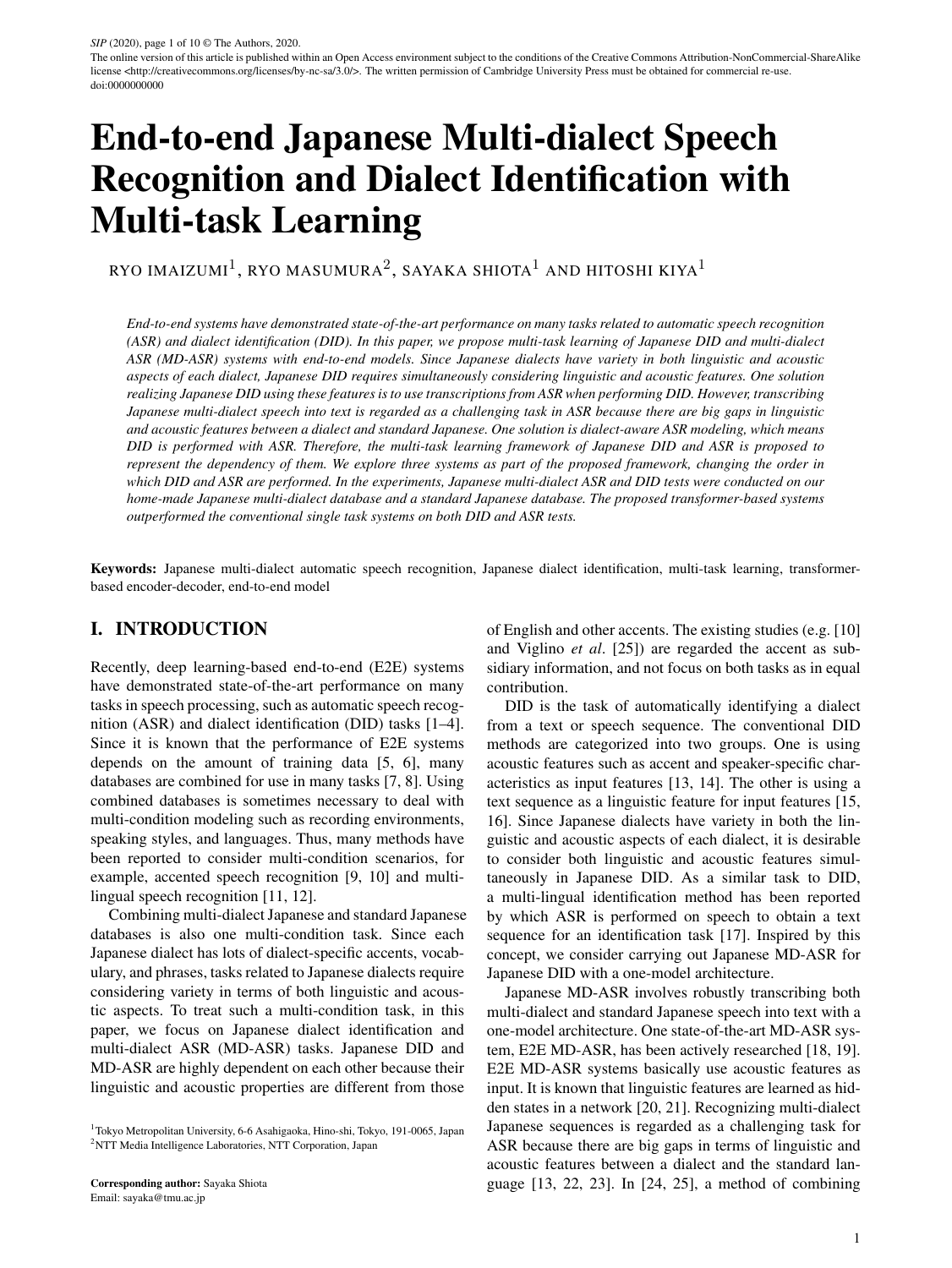14.5%, case slightly degraded from that of DID2ASR. It means that DID2ASR caused over adaptation to dialect. In the DID+ASR case, DID+ASR achieved the lowest CER on the standard-Japanese test, and the CER of DID+ASR on the dialect-only test was the second best. This result indicates that using the probabilistic distribution of dialect labels and controlling the effect of DID improved the reliability of the model in terms of ASR performance.

To investigate the effect of the identification error on the ASR performances, Table 4 shows the CERs for the proposed methods for cases in which the DID results were correct or incorrect. Comparing the correct case with the incorrect one, the CER was lower in the correct case for all proposed methods. From these results, the MD-ASR performance of DID2ASR was the most affected by the DID error because the difference between the correct case and the incorrect one was nine points. ASR2DID and DID+ASR had lower CERs for the incorrect case than DID2ASR. This result indicates that the effect of DID error was mitigated, and ASR2DID and DID+ASR showed robust MD-ASR performances even though the estimation of DID was not correct. Furthermore, the difference between the correct and incorrect cases for DID+ASR was the smallest at 3.6%. The results showed that it was possible to mitigate the effects of DID error by handling dialect labels in a probability distribution.

Treating dialects as a probability distribution made it possible to represent unknown dialects by mixing the registered dialects. Table 5 shows the CERs in the case of recognizing utterances from an unknown dialect. In this experiment, the Kumamoto dialect was regarded as an unknown dialect and eliminated from the joint training data (Dialect+Standard). The joint test data (Dialect+Standard) separated into two groups; "Known" and "Unknown." The "Known" group was the joint test data excluding Kumamoto data, and the "Unknown" test group was that the test data included only Kumamoto data. For known dialects, the results are almost the same as in Table 3. Comparing the conventional method with DID2ASR, the CER of DID2ASR was higher than the conventional method. The reason was that DID2ASR could not deal with the unknown dialect, so the effect of the DID error was serious as shown in Table 4. Since the results showed that ASR2DID estimated dialects after MD-ASR, it could relax the effect of error on unknown dialects. For DID+ASR, the CER of DID+ASR was the lowest. Since DID+ASR represented dialect information as a combination of the registered dialects, it could be considered that the performance for unknown dialects was more robust than DID2ASR and ASR2DID.

## VI. CONCLUSION

In this paper, we propose multi-task learning of Japanese DID and multi-dialect ASR (MD-ASR) systems with endto-end models. For serial estimation of two tasks in one model, DID2ASR and ASR2DID were described, and DID+ASR involved the joint estimation of two tasks. The three methods were able to alleviate the differences between dialects and standard Japanese, and the accuracy of DID and dialect speech recognition was improved by using dialect-specific acoustic information and linguistic information. The experimental results showed that the three proposed methods outperformed the conventional method. From the prospect of the DID performance, ASR2DID had the best performance. When estimating dialect labels, it is useful to obtain linguistic and acoustic information in a series. Therefore, ASR2DID is useful to adopt as a pre-processing system for dialect-aware applications, such as spoken dialogue and entertainment. From the prospect of the MD-ASR performance, DID+ASR had the best CER. Additionally, in the case that the dialects of the input utterances were unknown, DID+ASR improved in performance.

As future work, we will experiment with other networks such as CTC/Attention hybrid system using other dialects. Also, we will experiment with combinations of the proposed methods.

#### **REFERENCES**

- [1] S. Kim, T. Hori, and S. Watanabe, "Joint CTC-attention based end-to-end speech recognition using multi-task learning," in *proc. ICASSP*, 2017, pp. 4835–4839.
- [2] D. Amodei, S. Ananthanarayanan, R. Anubhai, J. Bai, E. Battenberg, C. Case, J. Casper, B. Catanzaro, Q. Cheng, G. Chen *et al.*, "Deep speech 2: End-to-end speech recognition in english and Mandarin," in *proc. ICML*, 2016, pp. 173–182.
- [3] R. Gokay and H. Yalcin, "Improving low resource Turkish speech" recognition with data augmentation and tts," in *proc. SSD*, 2019, pp. 357–360.
- [4] A. Rosenberg, Y. Zhang, B. Ramabhadran, Y. Jia, P. Moreno, Y. Wu, and Z. Wu, "Speech recognition with augmented synthesized speech," in *proc. ASRU*, 2019, pp. 996–1002.
- [5] T. Hayashi, S. Watanabe, Y. Zhang, T. Toda, T. Hori, R. Astudillo, and K. Takeda, "Back-translation-style data augmentation for endto-end ASR," in *proc. SLT*, 2018, pp. 426–433.
- [6] D. S. Park, W. Chan, Y. Zhang, C.-C. Chiu, B. Zoph, E. D. Cubuk, and Q. V. Le, "Specaugment: A simple data augmentation method for automatic speech recognition," in *proc. INTERSPEECH*, 2019, pp. 2613–2617.
- [7] T. Moriya, T. Ochiai, S. Karita, H. Sato, T. Tanaka, T. Ashihara, R. Masumura, Y. Shinohara, and M. Delcroix, "Self-distillation for improving ctc-transformer-based asr systems." in *proc. INTER-SPEECH*, 2020, pp. 546–550.
- [8] M. A. Zissman, "Comparison of four approaches to automatic language identification of telephone speech," *Transaction on speech and audio processing*, vol. 4, no. 1, p. 31, 1996.
- [9] K. Rao and H. Sak, "Multi-accent speech recognition with hierarchical grapheme based models," in *proc. ICASSP*, 2017, pp. 4815–4819.
- [10] A. Jain, M. Upreti, and P. Jyothi, "Improved accented speech recognition using accent embeddings and multi-task learning." in *proc. INTERSPEECH*, 2018, pp. 2454–2458.